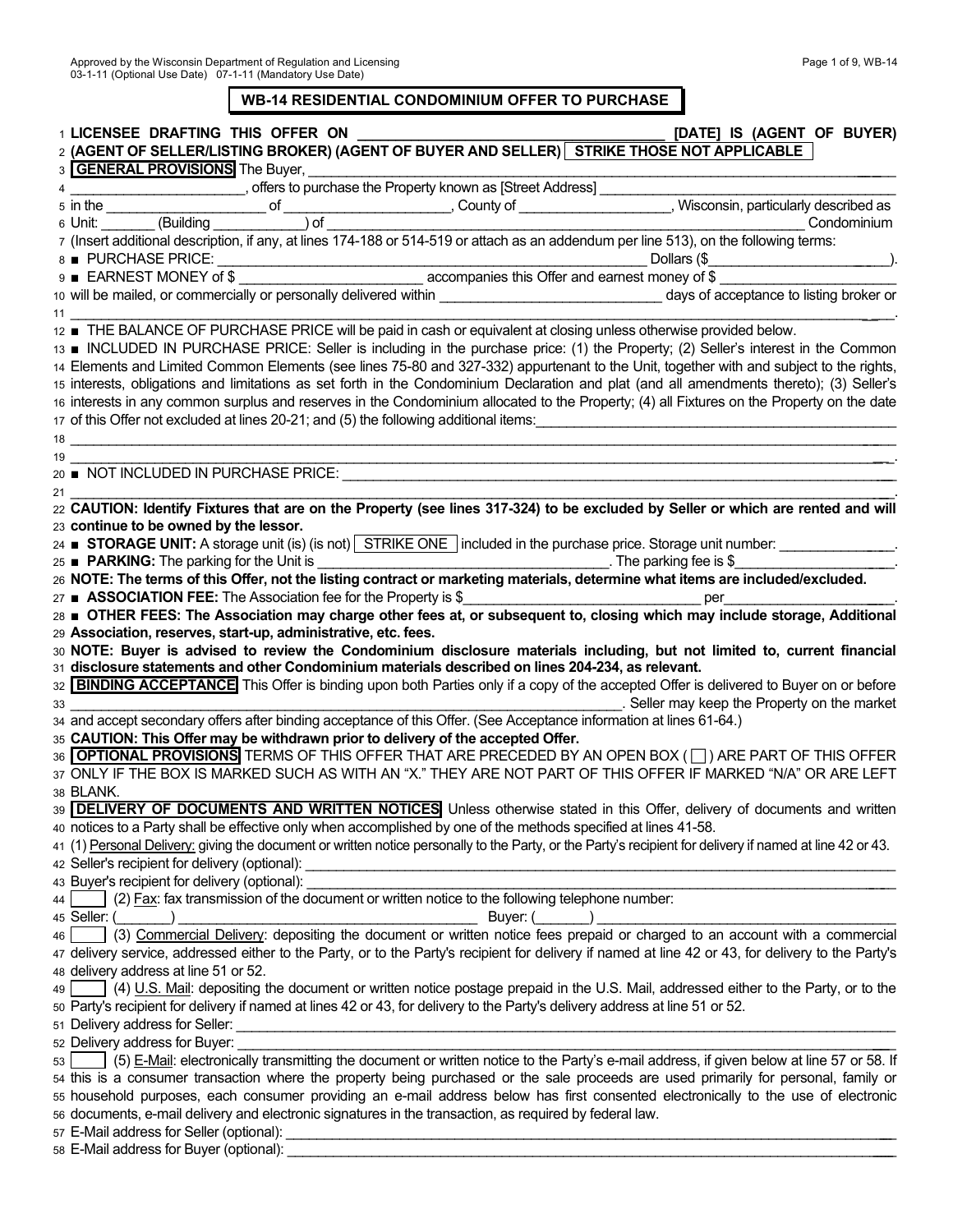59 **PERSONAL DELIVERY/ACTUAL RECEIPT** Personal delivery to, or Actual Receipt by, any named Buyer or Seller constitutes 60 personal delivery to, or Actual Receipt by, all Buyers or Sellers.

61 **ACCEPTANCE** Acceptance occurs when all Buyers and Sellers have signed one copy of the Offer, or separate but identical copies of 62 the Offer.

#### 63 **CAUTION: Deadlines in the Offer are commonly calculated from acceptance. Consider whether short term deadlines running**  64 **from acceptance provide adequate time for both binding acceptance and performance.**

## 65 **DEFINITIONS**

66 **ACTUAL RECEIPT**: "Actual Receipt" means that a Party, not the Party's recipient for delivery, if any, has the document or written 67 notice physically in the Party's possession, regardless of the method of delivery.

68 **ASSOCIATION:** Wis. Stat. § 703.02(1m) provides that, "Association' means all of a condominium's unit owners acting as a group, 69 either through a nonstock corporation or an unincorporated association, in accordance with its bylaws and declaration." The Association 70 is the entity that the Unit owners typically use to act together as a group to manage and maintain the Condominium property and 71 finances. Every Unit owner is automatically a member of the Association, which adopts budgets and sets the amounts of the fees or 72 assessments paid by the Unit owners.

73 ■ ADDITIONAL ASSOCIATION: Refers to any community, neighborhood, subdivision, master or umbrella association with the power to 74 levy fees or assessments on the Property owner.

75 **■ COMMON ELEMENTS:** Wis. Stat. § 703.02(2) provides that, "Common elements' mean all of a condominium except its units." In a 76 typical residential Condominium project, the Common Elements may include the land, structural and common parts of buildings 77 (entranceway, halls, elevator, meeting room, etc.), landscaping, roads, any outside parking areas, outdoor lighting, any recreational 78 facilities (swimming pool, tennis courts, clubhouse, etc.) and all other common areas and amenities. The Common Elements are owned 79 collectively by all of the Unit owners. For example, in a Condominium with 100 Units, each Unit owner may own a one percent interest in 80 all Common Elements. Thus, the Unit owner would own an undivided one percent interest in the tennis courts, road, parking lot, etc.

81 **CONDOMINIUM**: Wis. Stat. § 703.02(4) provides that, "Condominium' means property subject to a condominium declaration 82 established under this chapter" [Wis. Stat. Ch. 703].

83 **•** CONDITIONS AFFECTING THE PROPERTY OR TRANSACTION: "Conditions Affecting the Property or Transaction" are defined to 84 include:

- 85 a. Defects in the roof.
- 86 b. Defects in the electrical system.
- 87 c. Defects in part of the plumbing system (including the water heater, water softener and swimming pool) that is included in the sale.
- 88 d. Defects in the heating and air conditioning system (including the air filters and humidifiers).
- 89 e. Defects in the well, including unsafe well water.
- 90 f. Property is served by a joint well.
- 91 g. Defects in the septic system or other sanitary disposal system.
- 92 h. Underground or aboveground fuel storage tanks on or previously located on the Property. (If "yes", the owner, by law, may have to 93 register the tanks with the Department of Commerce at P.O. Box 7970, Madison, Wisconsin, 53707, whether the tanks are in use or 94 not. Regulations of the Department of Commerce may require the closure or removal of unused tanks.)
- 95 i. "LP" tank on the Property (specify in the additional information whether the tank is owned or leased).
- 96 j. Defects in the basement or foundation (including cracks, seepage and bulges).
- 97 k. Property is located in a floodplain, wetland or shoreland zoning area.
- 98 l. Defects in the structure of the Property.
- 99 m. Defects in mechanical equipment included in the sale either as Fixtures or personal property.
- 100 n. Boundary or lot line disputes, encroachments or encumbrances (including a joint driveway).
- 101 o. Defect caused by unsafe concentrations of, or unsafe conditions relating to, radon, radium in water supplies, lead in paint, lead in 102 soil, lead in water supplies or plumbing system, or other potentially hazardous or toxic substances on the premises. *Note: specific*  103 *federal lead paint disclosure requirements must be complied with in the sale of most residential properties built before*  104 *1978.*
- 105 p. Presence of asbestos or asbestos-containing materials on the premises.
- 106 q. Defect caused by unsafe concentrations of, unsafe conditions relating to, or the storage of, hazardous or toxic substances on 107 neighboring properties.
- 108 r. Current or previous termite, powder-post beetle or carpenter ant infestations or Defects caused by animal or other insect infestations.
- 109 s. Defects in a wood burning stove or fireplace or Defects caused by a fire in a stove or fireplace or elsewhere on the Property.
- 110 t. Remodeling affecting the Property's structure or mechanical systems or additions to Property during Seller's ownership without 111 required permits.
- 112 u. Federal, state, or local regulations requiring repairs, alterations or corrections of an existing condition.
- 113 v. Notice of property tax increases, other than normal annual increases, or pending property reassessment.
- 114 w. Remodeling that may increase Property's assessed value.
- 115 x. Proposed or pending special assessments.
- 116 y. Property is located within a special purpose district, such as a drainage district, that has the authority to impose assessments against 117 the real property located within the district.
- 118 z. Proposed construction of a public project that may affect the use of the Property.
- 119 aa. Subdivision homeowners' associations, common areas co-owned with others, zoning violations or nonconforming uses, rights-of-120 way, easements or another use of a part of the Property by nonowners, other than recorded utility easements.
- 121 bb. Structure on the Property is designated as a historic building or that part of the Property is in a historic district.
- 122 cc. Any land division involving the subject Property, for which required state or local permits had not been obtained.
- 123 dd. Violation of state or local smoke and carbon monoxide detector laws.
- 124 ee. High voltage electric (100 KV or greater) or steel natural gas transmission lines located on but not directly serving the Property.
- 125 ff. The Property is subject to a mitigation plan required by DNR rules related to county shoreland zoning ordinances that obligates the 126 owner to establish or maintain certain measures related to shoreland conditions, enforceable by the county.
- 127 gg. Other Defects affecting the Property.
- 128 (**Definitions Continued on page 5)**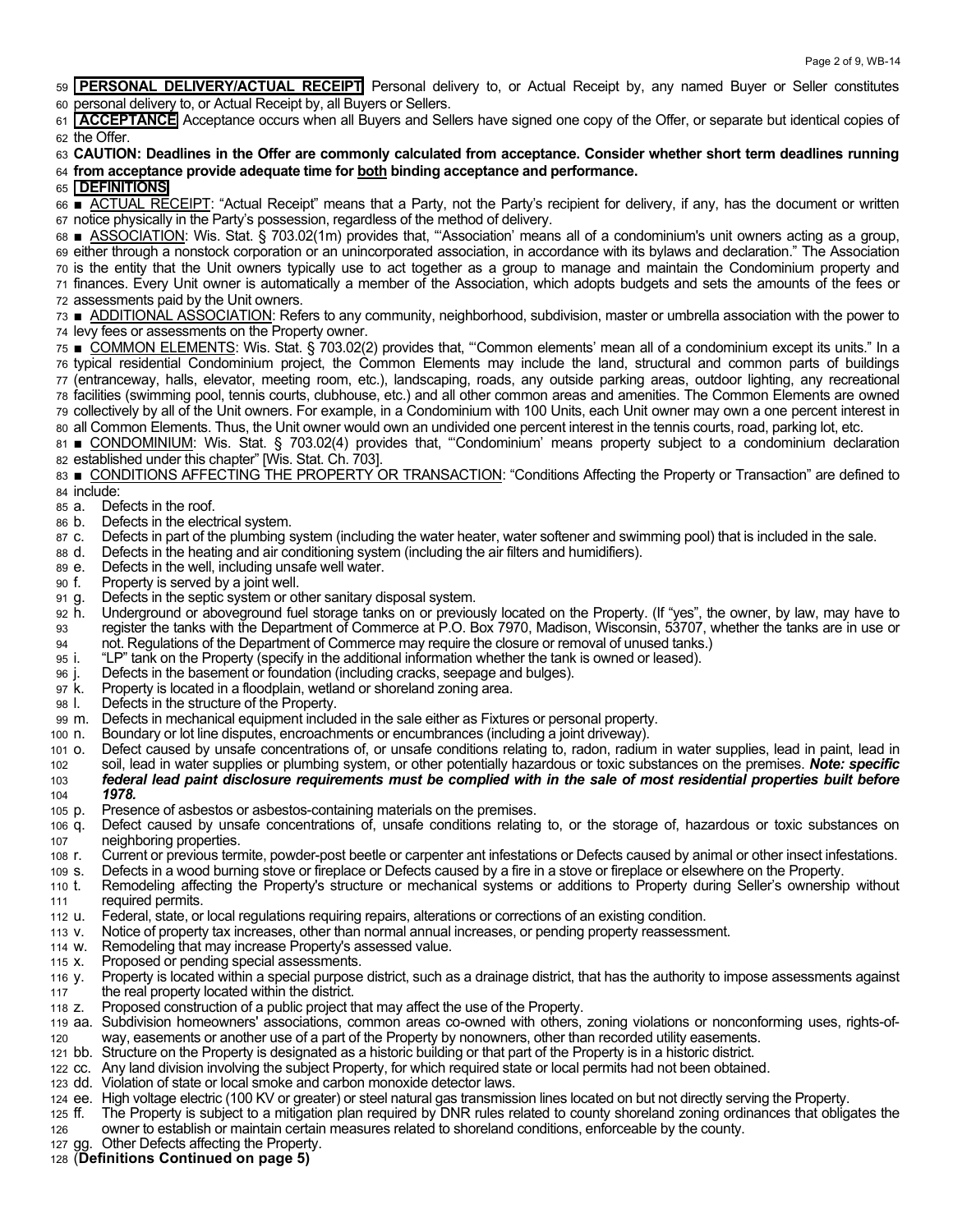|     | 129 <b>PROPERTY CONDITION REPRESENTATIONS</b> Seller represents to Buyer that as of the date of acceptance Seller has no notice or                                                                                         |
|-----|----------------------------------------------------------------------------------------------------------------------------------------------------------------------------------------------------------------------------|
|     | 130 knowledge of Conditions Affecting the Property or Transaction (lines 83-127) with regard to the Unit, Condominium Common Elements                                                                                      |
|     | 131 and Limited Common Elements, other than those identified in Seller's Real Estate Condition Report dated                                                                                                                |
| 132 | , which was received by Buyer prior to Buyer signing this Offer and which is made a part of this Offer by                                                                                                                  |
|     | 133 reference COMPLETE DATE OR STRIKE AS APPLICABLE and                                                                                                                                                                    |
| 134 | INSERT CONDITIONS NOT ALREADY INCLUDED IN THE CONDITION REPORT                                                                                                                                                             |
| 135 | 136 CLOSING This transaction is to be closed no later than                                                                                                                                                                 |
| 137 | at the place selected by Seller, unless otherwise agreed by the Parties in writing.                                                                                                                                        |
|     | 138 Immediately after closing, Buyer and Seller shall notify the Condominium Association, and any Additional Association, of the transfer.                                                                                 |
|     | 139 OCCUPANCY Occupancy of the entire Property shall be given to Buyer at time of closing unless otherwise provided in this Offer at                                                                                       |
|     | 140 lines 174-188 or 514-519 or in an addendum attached per line 513. At time of Buyer's occupancy, the Unit and any Limited Common                                                                                        |
|     | 141 Elements (used exclusively by the Unit owner) shall be in broom swept condition and free of all debris and personal                                                                                                    |
|     | 142 property except for personal property belonging to current tenants, or that sold to Buyer or left with Buyer's consent. Occupancy shall be                                                                             |
|     | 143 given subject to tenant's rights, if any.                                                                                                                                                                              |
|     | 144 CLOSING PRORATIONS The following items, if applicable, shall be prorated at closing, based upon date of closing values: real estate                                                                                    |
|     | 145 taxes, rents, prepaid insurance (if assumed), private and municipal charges, property owners association and Condominium Association                                                                                   |
|     | 146 standard recurring assessments and fees, fuel and<br>147 CAUTION: Provide basis for utility charges, fuel and other prorations if date of closing value will not be used.                                              |
|     | 148 Any income, taxes or expenses shall accrue to Seller, and be prorated at closing, through the day prior to closing.                                                                                                    |
|     | 149 Real estate taxes shall be prorated at closing based on [CHECK BOX FOR APPLICABLE PRORATION FORMULA]:                                                                                                                  |
| 150 | The net general real estate taxes for the preceding year, or the current year if available (Net general real estate taxes are                                                                                              |
| 151 | defined as general property taxes after state tax credits and lottery credits are deducted) (NOTE: THIS CHOICE APPLIES IF NO                                                                                               |
| 152 | <b>BOX IS CHECKED)</b>                                                                                                                                                                                                     |
| 153 | Current assessment times current mill rate (current means as of the date of closing)                                                                                                                                       |
| 154 | Sale price, multiplied by the municipality area-wide percent of fair market value used by the assessor in the prior year, or                                                                                               |
| 155 | current year if known, multiplied by current mill rate (current means as of the date of closing)                                                                                                                           |
| 156 | 157 CAUTION: Buyer is informed that the actual real estate taxes for the year of closing and subsequent years may be substantially                                                                                         |
|     | 158 different than the amount used for proration especially in transactions involving new construction, extensive rehabilitation,                                                                                          |
|     |                                                                                                                                                                                                                            |
|     | 159 remodeling or area-wide re-assessment. Buyer is encouraged to contact the local assessor regarding possible tax changes.                                                                                               |
| 160 | Buyer and Seller agree to re-prorate the real estate taxes, through the day prior to closing based upon the taxes on the actual                                                                                            |
| 161 | tax bill for the year of closing, with Buyer and Seller each owing his or her pro-rata share. Buyer shall, within 5 days of receipt, forward                                                                               |
| 162 | a copy of the bill to the forwarding address Seller agrees to provide at closing. The Parties shall re-prorate within 30 days of Buyer's                                                                                   |
| 163 | receipt of the actual tax bill. Buyer and Seller agree this is a post-closing obligation and is the responsibility of the Parties to complete,                                                                             |
| 164 | not the responsibility of the real estate brokers in this transaction.                                                                                                                                                     |
|     | 165 LEASED PROPERTY If Property is currently leased and lease(s) extend beyond closing, Seller shall assign Seller's rights under said                                                                                     |
|     | 166 lease(s) and transfer all security deposits and prepaid rents thereunder to Buyer at closing. The terms of the (written) (oral) STRIKE                                                                                 |
| 168 | $167$ ONE lease(s), if any, are                                                                                                                                                                                            |
|     | . Insert additional terms, if any, at lines 174-188 or 514-519 or attach as an addendum per line 513.<br>169 CAUTION: The Association may have the power to prohibit, limit or regulate Unit rentals now or in the future. |
|     | 170 <b>RENTAL WEATHERIZATION</b> This transaction (is) (is not) STRIKE ONE exempt from Wisconsin Rental Weatherization Standards                                                                                           |
|     | 171 (Wis. Admin. Code Ch. Comm 67). If not exempt, (Buyer) (Seller) STRIKE ONE ("Buyer" if neither is stricken) shall be responsible for                                                                                   |
|     | 172 compliance, including all costs, with Wisconsin Rental Weatherization Standards. If Seller is responsible for compliance, Seller shall                                                                                 |
|     | 173 provide a Certificate of Compliance at closing.                                                                                                                                                                        |
|     | 174 ADDITIONALPROVISIONS/CONTINGENCIES                                                                                                                                                                                     |
|     | 175                                                                                                                                                                                                                        |
|     |                                                                                                                                                                                                                            |
|     |                                                                                                                                                                                                                            |
|     | 178                                                                                                                                                                                                                        |
|     |                                                                                                                                                                                                                            |
|     |                                                                                                                                                                                                                            |
|     | 182                                                                                                                                                                                                                        |
|     | 183                                                                                                                                                                                                                        |
| 184 |                                                                                                                                                                                                                            |
|     | 185                                                                                                                                                                                                                        |
| 186 | 187                                                                                                                                                                                                                        |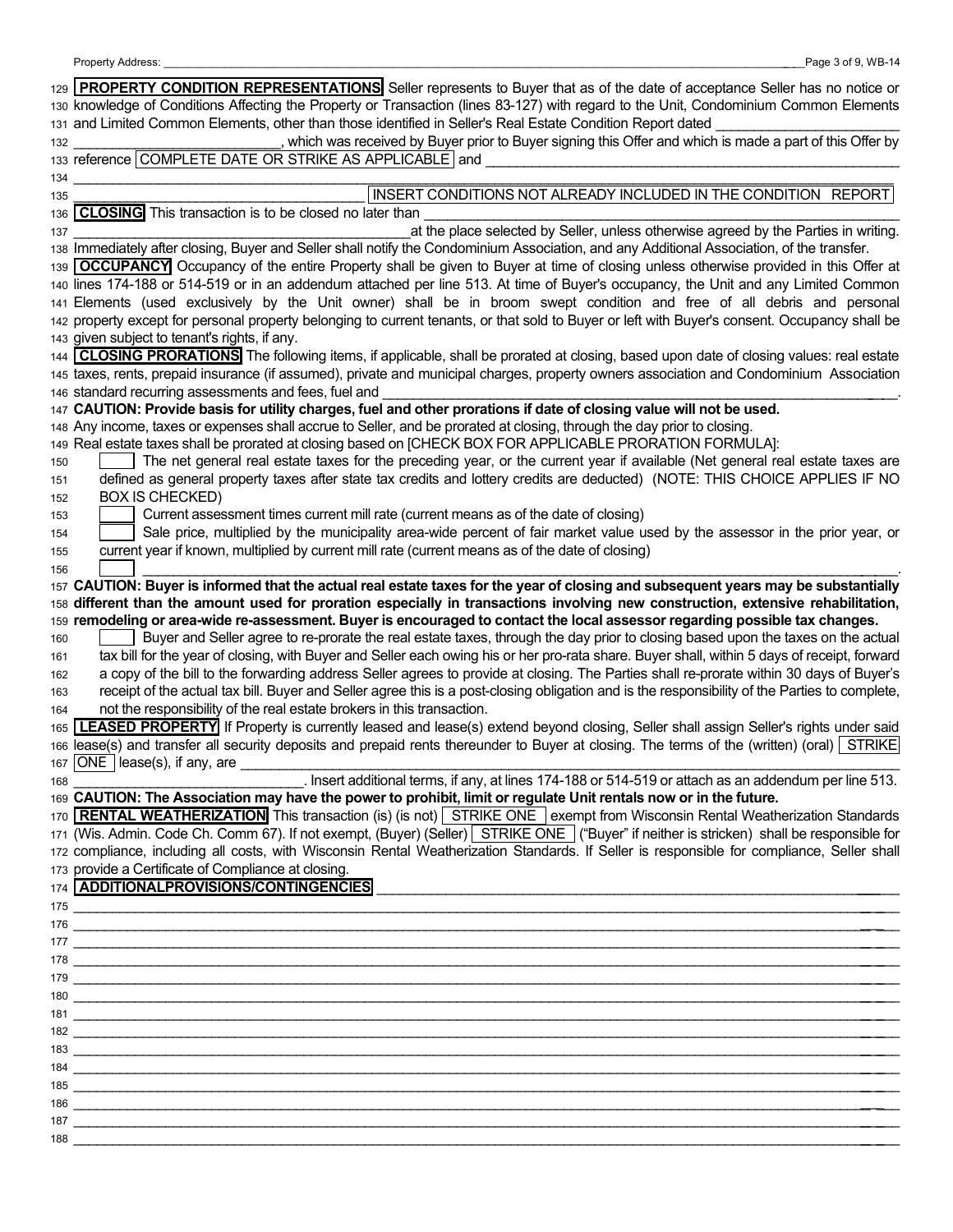189 **REAL ESTATE CONDITION REPORT** Wisconsin law requires owners of property which includes 1-4 dwelling units to provide buyers 190 with a Real Estate Condition Report. Excluded from this requirement are sales of property that has never been inhabited, sales exempt 191 from the real estate transfer fee, and sales by certain court-appointed fiduciaries (for example, personal representatives who have never 192 Occupied the Property). The form of the Report is found in Wis. Stat. § 709.03. The law provides: "709.02 Disclosure . . . the owner of the 193 property shall furnish, not later than 10 days after acceptance of the contract of sale . . ., to the prospective buyer of the property a 194 completed copy of the report . . . A prospective buyer who does not receive a report within the 10 days may, within 2 business days after 195 the end of that 10 day period, rescind the contract of sale . . . by delivering a written notice of rescission to the owner or the owner's 196 agent." Buyer may also have certain rescission rights if a Real Estate Condition Report disclosing defects is furnished before expiration of 197 the 10 days, but after the Offer is submitted to Seller. Buyer should review the report form or consult with an attorney for additional 198 information regarding rescission rights. Wis. Stat. § 709.03 provides that when the Property is a Condominium Unit, the property to which 199 the Real Estate Condition Report applies is the Condominium Unit, the Common Elements of the Condominium and any Limited 200 Common Elements that may be used only by the owner of the Condominium Unit being transferred. Wis. Stat. § 709.02(2) requires that 201 Seller also furnish a Condominium addendum to the Real Estate Condition Report and a copy of the executive summary along with the 202 Real Estate Condition Report.

#### 203 **NOTE: Small Condominiums may not be required to have an executive summary per Wis. Stat. § 703.365(1)(b) and (8).**

204 ■ CONDOMINIUM DISCLOSURE MATERIALS: Seller agrees to provide Buyer, within 10 days of acceptance of Offer, but no later than 205 15 days prior to closing, current and accurate copies of the Condominium disclosure materials required by Wis. Stat. 206 § 703.33. The Condominium disclosure materials include a copy of the following and any amendments to any of these [except as may be 207 limited for small Condominiums with no more than 12 units per Wis. Stat. § 703.365(1)(b) and (8)]:

- 208 (a) proposed or existing Declaration, bylaws and any rules or regulations, and an index of the contents;
- 209 (b) proposed or existing articles of incorporation of the Association, if it is or is to be incorporated;

210 (c) proposed or existing management contract, employment contract or other contract affecting the use, maintenance or access of all 211 or part of the Condominium;

- 212 (d) projected annual operating budget for the Condominium including reasonable details concerning the estimated monthly payments
- 213 by the purchaser for assessments and other monthly charges;
- 214 (e) leases to which Unit owners or the Association will be a party;
- 215 (f) general description of any contemplated expansion of Condominium including each stage of expansion and the maximum number 216 of Units that can be added to the Condominium;
- 217 (g) Unit floor plan showing location of Common Elements and other facilities available to Unit owners;
- 218 (h) the executive summary.

219 If the Condominium was an occupied structure prior to the recording of the Condominium Declaration, it is a "conversion 220 Condominium," and the "Condominium disclosure materials" for a conversion Condominium with five or more Units also include:

221 (1) a declarant's statement based on an independent engineer's or architect's report describing the present condition of structural, 222 mechanical and electrical installations;

223 (2) a statement of the useful life of the items covered in (1), unless a statement that no representations are being made is provided, and 224 (3) a list of notices of uncured code or other municipal violations, including an estimate of the costs of curing the violations.

225 As provided in Wis. Stat. § 703.33(4)(a), Buyer may, within 5 business days of receipt of all the required disclosure documents, 226 rescind this Offer by written notice delivered to Seller. If the disclosure materials are delivered to Buyer and Buyer does not receive all 227 of the disclosure documents, Buyer may, within 5 business days of Buyer's receipt of the disclosure materials, either rescind the Offer 228 or request any missing documents. Seller has 5 business days following receipt of Buyer's request for missing documents to deliver 229 the requested documents. Buyer may rescind the sale within 5 business days of the earlier of Buyer's receipt of requested missing 230 documents or the deadline for Seller's delivery of the documents [Wis. Stat. § 703.33(4)(b)].

231 The Parties agree that the 5 business days begin upon the earlier of: (1) Buyer's Actual Receipt of the disclosure materials 232 or requested missing documents or (2) upon the deadline for Seller's delivery of the documents.

233 **NOTE: BUYER SHOULD READ ALL DOCUMENTS CAREFULLY. BROKERS MAY PROVIDE A GENERAL EXPLANATION OF**  234 **THE PROVISIONS OF THE DOCUMENTS BUT ARE PROHIBITED BY LAW FROM GIVING LEGAL ADVICE OR OPINIONS.** 

235 ■ ADDITIONAL CONDOMINIUM ISSUES: In addition to review of the disclosure materials required to be provided by Wis. Stat. § 236 703.33, Buyer may wish to consider reviewing other Condominium materials as may be available, such as copies of: the 237 Condominium Association's financial statements for the last two years, the minutes of the last 3 Unit owners' meetings, the minutes of 238 Condominium board meetings during the 12 months prior to acceptance, information about contemplated or pending Condominium 239 special assessments, the Association's certificate of insurance, a statement from the Association indicating the balance of reserve 240 accounts controlled by the Association, a statement from the Association of the amount of any unpaid assessments on the Unit (per 241 Wis. Stat. § 703.165), any Common Element inspection reports (e.g. roof, swimming pool, elevator and parking garage inspections, 242 etc.), any pending litigation involving the Association and the Declaration, bylaws, budget and/or most recent financial statement of 243 any master association or Additional Association the Unit may be part of. Contingencies for review and approval of those additional 244 materials which may be available may be provided for in additional contingencies per lines 174-188 or 514-519 or in an addendum per 245 line 513. Because not all of these materials may exist or be available from the Condominium Association, Seller may wish to verify 246 availability prior to acceptance if the Offer is contingent upon Seller providing these materials to Buyer.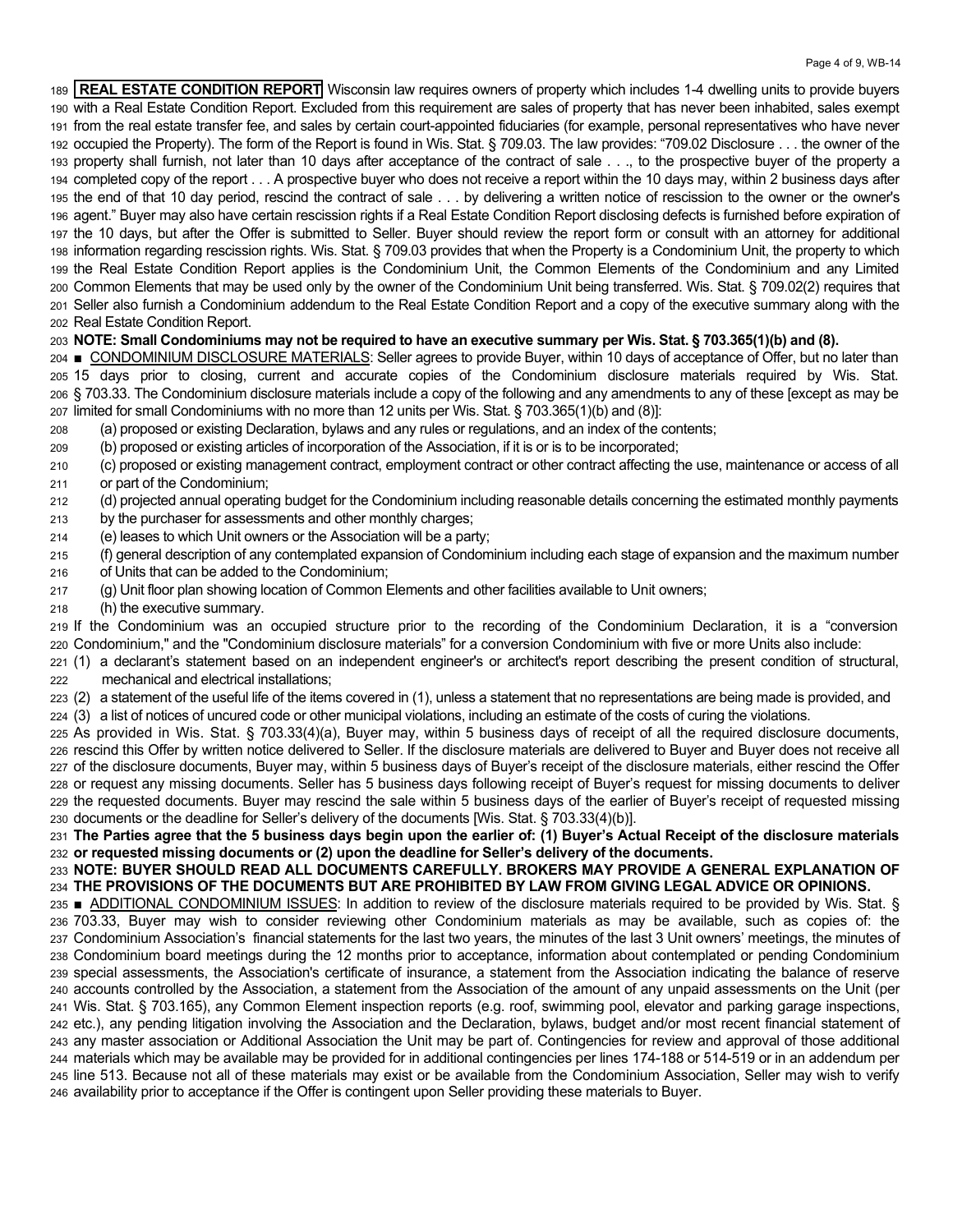### 247 **NOTE: IF LINE 248 IS NOT MARKED OR IS MARKED N/A LINES 285-291 APPLY.**  248 **FINANCING CONTINGENCY:** This Offer is contingent upon Buyer being able to obtain a written\_\_\_\_\_\_\_\_\_\_\_\_\_\_\_\_\_\_\_\_[INSERT 249 LOAN PROGRAM OR SOURCE] first mortgage loan commitment as described below, within days of acceptance of this 250 Offer. The financing selected shall be in an amount of not less than \$ The statem of not less than years, 251 amortized over not less than \_\_\_\_\_\_\_\_ years. Initial monthly payments of principal and interest shall not exceed \$ 252 Monthly payments may also include 1/12th of the estimated net annual real estate taxes, hazard insurance premiums, and private 253 mortgage insurance premiums. The mortgage may not include a prepayment premium. Buyer agrees to pay discount points and/or loan 254 origination fee in an amount not to exceed \_\_\_\_\_\_\_\_% of the loan. If the purchase price under this Offer is modified, the financed amount, 255 unless otherwise provided, shall be adjusted to the same percentage of the purchase price as in this contingency and the monthly 256 payments shall be adjusted as necessary to maintain the term and amortization stated above. 257 **CHECK AND COMPLETE APPLICABLE FINANCING PROVISION AT LINE 258 or 259.**  258 **FIXED RATE FINANCING** The annual rate of interest shall not exceed 259 **F ADJUSTABLE RATE FINANCING** The initial annual interest rate shall not exceed %. The initial interest rate shall 260 be fixed for \_\_\_\_\_\_\_\_\_\_ months, at which time the interest rate may be increased not more than \_\_\_\_\_\_\_\_\_\_% per year. The 261 maximum interest rate during the mortgage term shall not exceed \_\_\_\_\_\_\_\_\_\_%. Monthly payments of principal and interest may 262 be adjusted to reflect interest changes. 263 If Buyer is using multiple loan sources or obtaining a construction loan or land contract financing, describe at lines 174-188 or 514-519 or 264 in an addendum attached per line 513. 265 **■** BUYER'S LOAN COMMITMENT: Buyer agrees to pay all customary loan and closing costs, to promptly apply for a mortgage loan, 266 and to provide evidence of application promptly upon request of Seller. If Buyer qualifies for the loan described in this Offer or another 267 loan acceptable to Buyer, Buyer agrees to deliver to Seller a copy of the written loan commitment no later than the deadline at line 249. 268 **Buyer and Seller agree that delivery of a copy of any written loan commitment to Seller (even if subject to conditions) shall**  269 satisfy Buyer's financing contingency, if after review of the loan commitment Buyer has directed, in writing, delivery of the loan 270 commitment. Buyer's written direction shall accompany the loan commitment. Delivery shall not satisfy this contingency if 271 **accompanied by a notice of unacceptability.**  272 **CAUTION: The delivered commitment may contain conditions Buyer must yet satisfy to obligate the lender to provide the loan.** 273 BUYER, BUYER'S LENDER AND AGENTS OF BUYER OR SELLER SHALL NOT DELIVER A LOAN COMMITMENT TO SELLER 274 OR SELLER'S AGENT WITHOUT BUYER'S PRIOR WRITTEN APPROVAL OR UNLESS ACCOMPANIED BY A NOTICE OF 275 **UNACCEPTABILITY.** 276 **■** SELLER TERMINATION RIGHTS: If Buyer does not make timely delivery of said commitment, Seller may terminate this Offer if Seller 277 delivers a written notice of termination to Buyer prior to Seller's Actual Receipt of a copy of Buyer's written loan commitment. 278 **■** FINANCING UNAVAILABILITY: If financing is not available on the terms stated in this Offer (and Buyer has not already delivered an 279 acceptable loan commitment for other financing to Seller), Buyer shall promptly deliver written notice to Seller of same including copies of 280 lender(s)' rejection letter(s) or other evidence of unavailability. Unless a specific loan source is named in this Offer, Seller shall then have 281 10 days to deliver to Buyer written notice of Seller's decision to finance this transaction on the same terms set forth in this Offer, and this 282 Offer shall remain in full force and effect, with the time for closing extended accordingly. If Seller's notice is not timely given, this Offer shall 283 be null and void. Buyer authorizes Seller to obtain any credit information reasonably appropriate to determine Buyer's credit worthiness 284 for Seller financing. 285 **■** IF THIS OFFER IS NOT CONTINGENT ON FINANCING: Within 7 days of acceptance, a financial institution or third party in control of 286 Buver's funds, shall provide Seller with reasonable written verification that Buver has, at the time of verification, sufficient funds to close. If 287 such written evidence is not provided, Seller has the right to terminate this Offer by delivering written notice to Buyer. Buyer may or may 288 not obtain mortgage financing but does not need the protection of a financing contingency. Seller agrees to allow Buyer's appraiser 289 access to the Property for purposes of an appraisal. Buyer understands and agrees that this Offer is not subject to the appraisal meeting 290 any particular value, unless this Offer is subject to an appraisal contingency, nor does the right of access for an appraisal constitute a 291 financing contingency. 292 **APPRAISAL CONTINGENCY:** This Offer is contingent upon the Buver or Buver's lender having the Property appraised, at 293 Buyer's expense, by a Wisconsin licensed or certified independent appraiser who issues an appraisal report dated subsequent to the 294 date of this Offer indicating an appraised value for the Property equal to or greater than the agreed upon purchase price. This contingency 295 shall be deemed satisfied unless Buyer, within \_\_\_\_\_\_\_\_\_ days of acceptance, delivers to Seller a copy of the appraisal report which 296 indicates that the appraised value is not equal to or greater than the agreed upon purchase price, accompanied by a written notice of 297 termination. 298 **CAUTION:** An appraisal ordered by Buyer's lender may not be received until shortly before closing. Consider whether 299 **deadlines provide adequate time for performance.**  300 **DEFINITIONS CONTINUED FROM PAGE 2**  301 **■ DEADLINES: "Deadlines" expressed as a number of "days" from an event, such as acceptance, are calculated by excluding the day** 302 the event occurred and by counting subsequent calendar days. The deadline expires at midnight on the last day. Deadlines expressed as 303 a specific number of "business days" exclude Saturdays, Sundays, any legal public holiday under Wisconsin or Federal law, and any

304 other day designated by the President such that the postal service does not receive registered mail or make regular deliveries on that 305 day. Deadlines expressed as a specific number of "hours" from the occurrence of an event, such as receipt of a notice, are calculated 306 from the exact time of the event, and by counting 24 hours per calendar day. Deadlines expressed as a specific day of the calendar year 307 or as the day of a specific event, such as closing, expire at midnight of that day.

308 **■** DECLARATION: Wis. Stat. § 703.02(8) provides that, "Declaration' means the instrument by which a property becomes subject to 309 this chapter, and that declaration as amended from time to time." The Declaration is a written document that creates a Condominium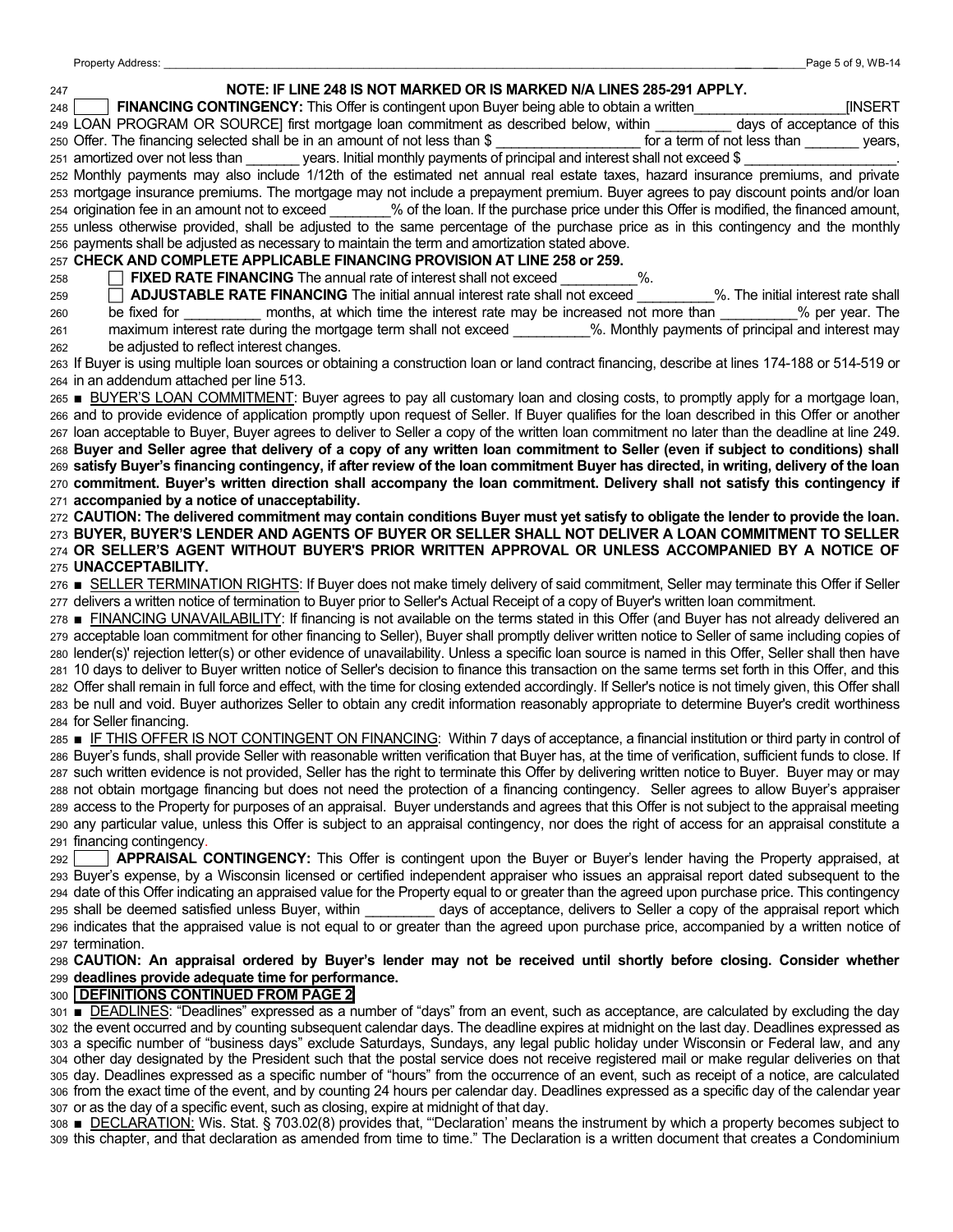310 from one or more parcels of real estate. The owner declares his or her property to be a Condominium. The Declaration divides the 311 property into Units, which are individually owned, and the Common Elements, which are owned in common by all of the Unit owners 312 together.

313 **■** DEFECT: "Defect" means a condition that would have a significant adverse effect on the value of the Property; that would significantly 314 impair the health or safety of future occupants of the Property; or that if not repaired, removed or replaced would 315 significantly shorten or adversely affect the expected normal life of the premises, or could result in a special assessment as a result of a 316 condition of a Common Element.

317 **■** FIXTURE: A "Fixture" is an item of property which is physically attached to or so closely associated with land or improvements so as to 318 be treated as part of the real estate, including, without limitation, physically attached items not easily removable without damage to the 319 premises, items specifically adapted to the premises and items customarily treated as fixtures, including, but not limited to, all: garden 320 bulbs; plants; shrubs and trees; screen and storm doors and windows; electric lighting fixtures; window shades; curtain and traverse rods; 321 blinds and shutters; central heating and cooling units and attached equipment; water heaters and treatment systems; sump pumps; 322 attached or fitted floor coverings; awnings; attached antennas; garage door openers and remote controls; installed security systems; 323 central vacuum systems and accessories; in-ground sprinkler systems and component parts; built-in appliances; ceiling fans; fences; storage 324 buildings on permanent foundations and docks/piers on permanent foundations.

325 **CAUTION: Exclude any fixtures to be retained by Seller or which are rented (e.g., water softener or other water conditioning**  326 **systems, home entertainment and satellite dish components, L.P. tanks, etc.) on lines 20-21.** 

327 **■** LIMITED COMMON ELEMENTS: Wis. Stat. § 703.02(10) provides that, "Limited common element' means a common element 328 identified in a declaration or on a condominium plat as reserved for the exclusive use of one or more but less than all of the unit owners." 329 A Unit owner does not own a Limited Common Element, except for the percentage interest in the Common Elements, but is the only one 330 who may use it, either alone or with others (but not all Unit owners). This exclusive use may be subject to restrictions stated in the 331 Declaration or the Condominium rules. Limited Common Elements may include a storage area, patio, balcony, garage parking space or a 332 boat slip.

333 **■ PROPERTY:** Unless otherwise stated, "Property" means the real estate described at lines 4-7.

334 **■** UNIT: Wis. Stat. § 703.02(15) provides, "Unit' means a part of a condominium intended for any type of independent use, including one 335 or more cubicles of air at one or more levels of space or one or more rooms or enclosed spaces located on one or more floors, or parts 336 thereof, in a building. A unit may include 2 or more noncontiguous areas." The Unit owner is entitled to exclusive ownership and 337 possession of his or her Unit. A Unit is not necessarily limited to an apartment-like concept and may also be a freestanding house, a 338 structure plus surrounding land, or land similar to a lot. Units may also include a separate area that is some distance away from the basic 339 individual dwelling area. For example, a Unit may be defined to include a storage area, patio, garage parking space or a boat slip. What is 340 included in a given Unit depends on how the term "Unit" is defined in the Condominium Declaration and plat.

341 **PROPERTY DIMENSIONS AND SURVEYS** Buyer acknowledges that any land, Unit, building or room dimensions, or total acreage or 342 building or Unit square footage figures, provided to Buyer by Seller or by a broker, may be approximate because of rounding, formulas 343 used or other reasons, unless verified by survey or other means.

344 **CAUTION: Buyer should verify total square footage formula, total square footage/acreage figures, and land, building, Unit or**  345 **room dimensions, if material.** 

346 **PROPERTY DAMAGE BETWEEN ACCEPTANCE AND CLOSING** Seller shall maintain the Unit and any Limited Common Elements 347 until the earlier of closing or occupancy of Buyer in materially the same condition as of the date of acceptance of this Offer, except for 348 ordinary wear and tear. If, prior to closing, the Unit is damaged in an amount of not more than five percent (5%) of the selling price, Seller 349 shall be obligated to repair the Unit and restore it to the same condition that it was on the day of this Offer. No later than closing, Seller 350 shall provide Buyer with lien waivers for all lienable repairs and restoration. If the damage shall exceed such sum, Seller shall promptly 351 notify Buyer in writing of the damage and this Offer may be canceled at option of Buyer. Should Buyer elect to carry out this Offer despite 352 such damage, Buyer shall be entitled to the insurance proceeds, if any, relating to the damage to the Unit, plus a credit towards the 353 purchase price equal to the amount of Seller's deductible on such policy, if any. However, if this sale is financed by a land contract or a 354 mortgage to Seller, any insurance proceeds shall be held in trust for the sole purpose of restoring the Unit.

355 **BUYER'S PRE-CLOSING WALK-THROUGH** Within 3 days prior to closing, at a reasonable time pre-approved by Seller or Seller's 356 agent, Buyer shall have the right to walk through the Unit and any Limited Common Elements to determine that there has been no 357 significant change in the condition of the Unit and any Limited Common Elements, except for ordinary wear and tear and changes 358 approved by Buyer, and that any defects Seller has agreed to cure have been repaired in the manner agreed to by the Parties.

359 **DISTRIBUTION OF INFORMATION** Buyer and Seller authorize the agents of Buyer and Seller to: (i) distribute copies of the Offer to 360 Buyer's lender, appraisers, title insurance companies and any other settlement service providers for the transaction as defined by the 361 Real Estate Settlement Procedures Act (RESPA); (ii) report sales and financing concession data to multiple listing service sold 362 databases; and (iii) provide active listing, pending sale, closed sale and financing concession information and data, and related 363 information regarding seller contributions, incentives or assistance, and third party gifts, to appraisers researching comparable sales, 364 market conditions and listings**,** upon inquiry.

365 **DEFAULT** Seller and Buyer each have the legal duty to use good faith and due diligence in completing the terms and conditions of this 366 Offer. A material failure to perform any obligation under this Offer is a default which may subject the defaulting party to liability for 367 damages or other legal remedies.

- 368 If Buyer defaults, Seller may:
- 369 (1) sue for specific performance and request the earnest money as partial payment of the purchase price; or
- 370 (2) terminate the Offer and have the option to: (a) request the earnest money as liquidated damages; or (b) sue for actual damages. 371 If Seller defaults, Buyer may:
- 372 (1) sue for specific performance; or
- 373 (2) terminate the Offer and request the return of the earnest money, sue for actual damages, or both.
- 374 In addition, the Parties may seek any other remedies available in law or equity.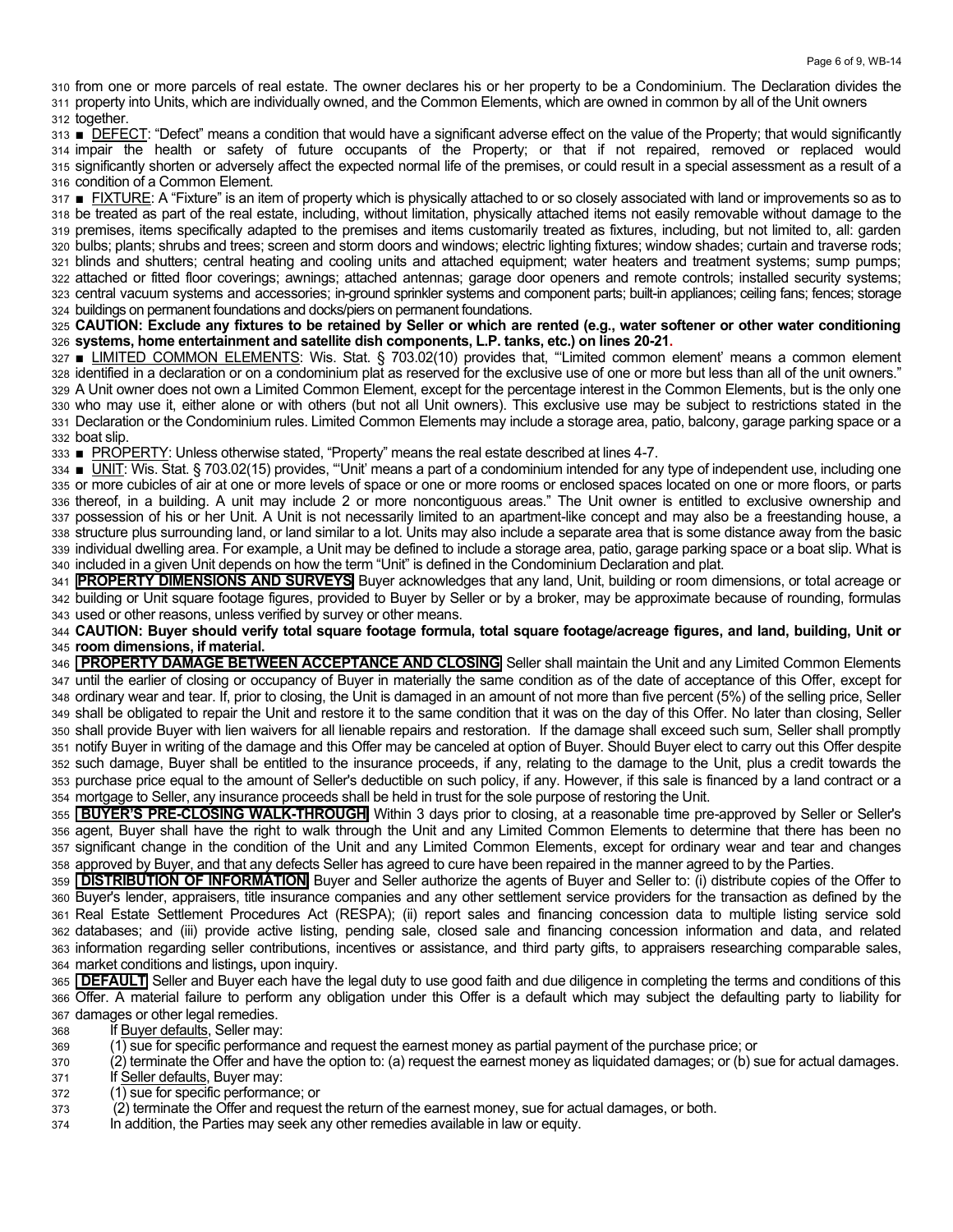|     | 375 The Parties understand that the availability of any judicial remedy will depend upon the circumstances of the situation and<br>376 the discretion of the courts. If either Party defaults, the Parties may renegotiate the Offer or seek nonjudicial dispute resolution instead of<br>377 the remedies outlined above. By agreeing to binding arbitration, the Parties may lose the right to litigate in a court of law those disputes                                                  |
|-----|---------------------------------------------------------------------------------------------------------------------------------------------------------------------------------------------------------------------------------------------------------------------------------------------------------------------------------------------------------------------------------------------------------------------------------------------------------------------------------------------|
|     | 378 covered by the arbitration agreement.<br>379 NOTE: IF ACCEPTED, THIS OFFER CAN CREATE A LEGALLY ENFORCEABLE CONTRACT. BOTH PARTIES SHOULD<br>380 READ THIS DOCUMENT CAREFULLY. BROKERS MAY PROVIDE A GENERAL EXPLANATION OF THE PROVISIONS OF THE<br>381 OFFER BUT ARE PROHIBITED BY LAW FROM GIVING ADVICE OR OPINIONS CONCERNING YOUR LEGAL RIGHTS UNDER<br>382 THIS OFFER OR HOW TITLE SHOULD BE TAKEN AT CLOSING. AN ATTORNEY SHOULD BE CONSULTED IF LEGAL ADVICE<br>383 IS NEEDED. |
|     | 384 <b>NOTICE ABOUT SEX OFFENDER REGISTRY</b> You may obtain information about the sex offender registry and persons registered<br>385 with the registry by contacting the Wisconsin Department of Corrections on the Internet at http://www.widocoffenders.org or by telephone<br>386 at (608) 240-5830.                                                                                                                                                                                   |
|     | 387 CLOSING OF BUYER'S PROPERTY CONTINGENCY: This Offer is contingent upon the closing of the sale of Buyer's property                                                                                                                                                                                                                                                                                                                                                                      |
|     | 390 Buyer's Property Contingency and <b>Community Continues and Continues Act of Act of Act of Act of Act of Act of Act of Act of Act of Act of Act of Act of Act of Act of Act of Act of Act of Act of Act of Act of Act of Act</b><br>391                                                                                                                                                                                                                                                 |
|     | 392 [INSERT OTHER REQUIREMENTS, IF ANY (e.g., PAYMENT OF ADDITIONAL EARNEST MONEY, WAIVER OF ALL                                                                                                                                                                                                                                                                                                                                                                                            |
|     | 393 CONTINGENCIES, OR PROVIDING EVIDENCE OF SALE OR BRIDGE LOAN, etc.)] within hours of Buyer's Actual                                                                                                                                                                                                                                                                                                                                                                                      |
|     | 394 Receipt of said notice, this Offer shall be null and void.                                                                                                                                                                                                                                                                                                                                                                                                                              |
|     | SECONDARY OFFER: This Offer is secondary to a prior accepted offer. This Offer shall become primary upon delivery of written                                                                                                                                                                                                                                                                                                                                                                |
|     | 396 notice to Buyer that this Offer is primary. Unless otherwise provided, Seller is not obligated to give Buyer notice prior to any deadline, nor                                                                                                                                                                                                                                                                                                                                          |
|     | 397 is any particular secondary buyer given the right to be made primary ahead of other secondary buyers. Buyer may declare this Offer null                                                                                                                                                                                                                                                                                                                                                 |
|     | 398 and void by delivering written notice of withdrawal to Seller prior to delivery of Seller's notice that this Offer is primary. Buyer may not                                                                                                                                                                                                                                                                                                                                            |
|     | 399 deliver notice of withdrawal earlier than ____________ days after acceptance of this Offer. All other Offer deadlines which are run from                                                                                                                                                                                                                                                                                                                                                |
|     | 400 acceptance shall run from the time this Offer becomes primary.                                                                                                                                                                                                                                                                                                                                                                                                                          |
|     | 401 TIME IS OF THE ESSENCE "Time is of the Essence" as to: (1) earnest money payment(s); (2) binding acceptance; (3) occupancy; (4)                                                                                                                                                                                                                                                                                                                                                         |
|     | 402 date of closing; (5) contingency Deadlines; (6) delivery of Condominium disclosure materials (see lines 204-234) STRIKE AS                                                                                                                                                                                                                                                                                                                                                              |
|     |                                                                                                                                                                                                                                                                                                                                                                                                                                                                                             |
|     | 104 404 Time is of the Essence" applies to a date or Deadline, failure to perform by the exact date or and then nerform and then nerform and then nerform are within a reasonable                                                                                                                                                                                                                                                                                                           |
|     | 406 Deadline is a breach of contract. If "Time is of the Essence" does not apply to a date or Deadline, then performance within a reasonable                                                                                                                                                                                                                                                                                                                                                |
|     | 407 time of the date or Deadline is allowed before a breach occurs.                                                                                                                                                                                                                                                                                                                                                                                                                         |
|     | 408 TITLE EVIDENCE                                                                                                                                                                                                                                                                                                                                                                                                                                                                          |
|     | 409 <b>■ CONVEYANCE OF TITLE:</b> Upon payment of the purchase price, Seller shall convey the Property by condominium deed or                                                                                                                                                                                                                                                                                                                                                               |
|     | 410 warranty deed or (trustee's deed if Seller is a trust, personal representative's deed if Seller is an estate or other conveyance as                                                                                                                                                                                                                                                                                                                                                     |
|     | 411 provided herein), free and clear of all liens and encumbrances, except: municipal and zoning ordinances and agreements entered under                                                                                                                                                                                                                                                                                                                                                    |
|     | 412 them, recorded easements for the distribution of utility, municipal and Association services, easements for the performance of                                                                                                                                                                                                                                                                                                                                                          |
|     | 413 Condominium duties, recorded building and use restrictions and covenants, present uses of the Property in violation of the foregoing                                                                                                                                                                                                                                                                                                                                                    |
|     | 414 disclosed in Seller's Real Estate Condition Report and in this Offer, general taxes levied in the year of closing, Wisconsin Condominium                                                                                                                                                                                                                                                                                                                                                |
|     | 415 Ownership Act, Condominium Declaration and plat, Association articles of incorporation, bylaws and rules and amendments to the above                                                                                                                                                                                                                                                                                                                                                    |
|     |                                                                                                                                                                                                                                                                                                                                                                                                                                                                                             |
|     |                                                                                                                                                                                                                                                                                                                                                                                                                                                                                             |
| 418 |                                                                                                                                                                                                                                                                                                                                                                                                                                                                                             |
|     | 419 which constitutes merchantable title for purposes of this transaction. Seller shall complete and execute the documents necessary to                                                                                                                                                                                                                                                                                                                                                     |
|     | 420 record the conveyance at Seller's cost and pay the Wisconsin Real Estate Transfer Fee.<br>421 WARNING: Municipal and zoning ordinances, recorded building and use restrictions, covenants and easements may prohibit                                                                                                                                                                                                                                                                    |
|     | 422 certain improvements or uses and therefore should be reviewed, particularly if Buyer contemplates making improvements to                                                                                                                                                                                                                                                                                                                                                                |
|     | 423 Property or a use other than the current use.                                                                                                                                                                                                                                                                                                                                                                                                                                           |
|     | 424 <b>■ TITLE EVIDENCE:</b> Seller shall give evidence of title in the form of an owner's policy of title insurance in the amount of the purchase                                                                                                                                                                                                                                                                                                                                          |
|     | 425 price on a current ALTA form (including the ALTA Condominium endorsement or equivalent) issued by an insurer                                                                                                                                                                                                                                                                                                                                                                            |
|     | 426 licensed to write title insurance in Wisconsin. Seller shall pay all costs of providing title evidence to Buyer. Buyer shall pay all costs of                                                                                                                                                                                                                                                                                                                                           |
|     | 427 providing title evidence required by Buyer's lender.                                                                                                                                                                                                                                                                                                                                                                                                                                    |
|     | 428 GAP ENDORSEMENT: Seller shall provide a "gap" endorsement or equivalent gap coverage at (Seller's)(Buyer's) STRIKE ONE                                                                                                                                                                                                                                                                                                                                                                  |
|     | 429 ("Seller's" if neither is stricken) cost to provide coverage for any liens or encumbrances first filed or recorded after the effective date of the<br>aso title insurance commitment and before the deed is recorded subject to the title insurance policy exclusions and exceptions, provided the                                                                                                                                                                                      |
|     |                                                                                                                                                                                                                                                                                                                                                                                                                                                                                             |

430 title insurance commitment and before the deed is recorded, subject to the title insurance policy exclusions and exceptions, provided the 431 title company will issue the endorsement. If a gap endorsement or equivalent gap coverage is not available, Buyer may give written notice 432 that title is not acceptable for closing (see lines 437-442).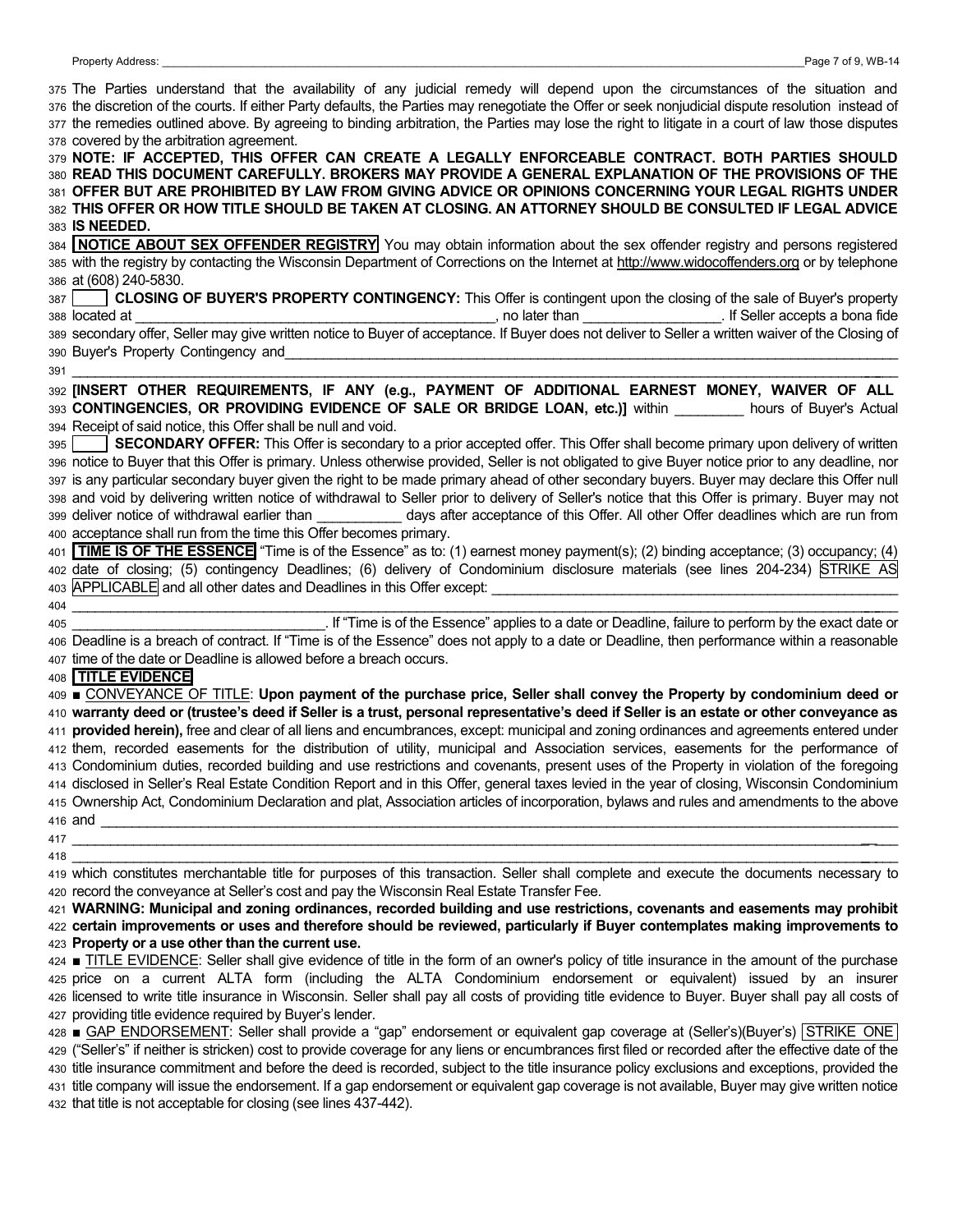433 **PROVISION OF MERCHANTABLE TITLE:** For purposes of closing, title evidence shall be acceptable if the required title insurance 434 commitment is delivered to Buyer's attorney or Buyer not less than 5 business days before closing, showing title to the 435 Property as of a date no more than 15 days before delivery of such title evidence to be merchantable per lines 409-419, subject only to 436 liens which will be paid out of the proceeds of closing and standard title insurance requirements and exceptions, as appropriate.

437 TITLE NOT ACCEPTABLE FOR CLOSING: If title is not acceptable for closing, Buyer shall notify Seller in writing of objections to title 438 by the time set for closing. In such event, Seller shall have a reasonable time, but not exceeding 15 days, to remove the objections, and 439 the time for closing shall be extended as necessary for this purpose. In the event that Seller is unable to remove said objections, Buyer 440 shall have 5 days from receipt of notice thereof, to deliver written notice waiving the objections, and the time for closing shall be extended 441 accordingly. If Buyer does not waive the objections, this Offer shall be null and void. Providing title evidence acceptable for closing does 442 not extinguish Seller's obligations to give merchantable title to Buyer.

443 V UNPAID CONDOMINIUM ASSESSMENTS: All unpaid assessments shall be paid by Seller no later than closing.

444 ■ SPECIAL ASSESSMENTS/OTHER EXPENSES: Special assessments, if any, including those by any applicable homeowners or 445 Condominium Association, levied or for work actually commenced prior to the date of this Offer shall be paid by Seller no later than 446 closing. All other special assessments shall be paid by Buyer.

**CAUTION: Consider a special agreement if area assessments, property owners or Condominium Association special**  448 assessments, special charges for current services under Wis. Stat. § 66.0627 or other expenses are contemplated. "Other 449 expenses" are one-time charges or ongoing use fees for public improvements (other than those resulting in special **assessments) relating to curb, gutter, street, sidewalk, sanitary and stormwater and storm sewer (including all sewer mains and hook-up/connection and interceptor charges), parks, street lighting and street trees, and impact fees for other public facilities, as defined in Wis. Stat. § 66.0617(1)(f).** 

#### 453 **EARNEST MONEY**

454 ■ HELD BY: Unless otherwise agreed, earnest money shall be paid to and held in the trust account of the listing broker (buyer's agent if 455 Property is not listed or Seller's account if no broker is involved), until applied to the purchase price or otherwise disbursed as provided in 456 the Offer.

457 **CAUTION: Should persons other than a broker hold earnest money, an escrow agreement should be drafted by the Parties or**  458 **an attorney. If someone other than Buyer makes payment of earnest money, consider a special disbursement agreement.** 

459 **DISBURSEMENT:** If negotiations do not result in an accepted offer, the earnest money shall be promptly disbursed (after clearance 460 from payor's depository institution if earnest money is paid by check) to the person(s) who paid the earnest money. At closing, earnest 461 money shall be disbursed according to the closing statement. If this Offer does not close, the earnest money shall be disbursed according 462 to a written disbursement agreement signed by all Parties to this Offer. If said disbursement agreement has not been delivered to broker 463 within 60 days after the date set for closing, broker may disburse the earnest money: (1) as directed by an attorney who has reviewed the 464 transaction and does not represent Buyer or Seller; (2) into a court hearing a lawsuit involving the earnest money and all Parties to this 465 Offer; (3) as directed by court order; or (4) any other disbursement required or allowed by law. Broker may retain legal services to direct 466 disbursement per (1) or to file an interpleader action per (2) and broker may deduct from the earnest money any costs and reasonable 467 attorneys fees, not to exceed \$250, prior to disbursement.

468 **ELEGAL RIGHTS/ACTION:** Broker's disbursement of earnest money does not determine the legal rights of the Parties in relation to this 469 Offer. Buyer's or Seller's legal right to earnest money cannot be determined by broker. At least 30 days prior to disbursement per (1) or 470 (4) above, broker shall send Buyer and Seller notice of the disbursement by certified mail. If Buyer or Seller disagree with broker's 471 proposed disbursement, a lawsuit may be filed to obtain a court order regarding disbursement. Small Claims Court has jurisdiction over 472 all earnest money disputes arising out of the sale of residential property with 1-4 dwelling units and certain other earnest money disputes. 473 Buyer and Seller should consider consulting attorneys regarding their legal rights under this Offer in case of a dispute. Both Parties agree 474 to hold the broker harmless from any liability for good faith disbursement of earnest money in accordance with this Offer or applicable 475 Department of Regulation and Licensing regulations concerning earnest money. See Wis. Admin. Code Ch. RL 18.

476 **INSPECTIONS AND TESTING** Buyer may only conduct inspections or tests if specific contingencies are included as a part of this Offer. 477 An "inspection" is defined as an observation of the Unit and any Limited Common Elements which does not include appraisal or testing, 478 other than testing for leaking carbon monoxide, or testing for leaking LP gas or natural gas used as a fuel source, which are hereby 479 authorized. A "test" is defined as the taking of samples of materials such as soils, water, air or building materials from the Unit and the 480 laboratory or other analysis of these materials. Seller agrees to allow Buyer's inspectors, testers and appraisers reasonable access to the 481 Unit and any Limited Common Elements upon advance notice, if necessary to satisfy the contingencies in this Offer. Buyer and licensees 482 may be present at all inspections and testing. Except as otherwise provided, Seller's authorization for inspections does not authorize 483 Buyer to conduct testing.

484 **NOTE: Any contingency authorizing testing should specify the areas of the Unit to be tested, the purpose of the test, (e.g., to**  485 **determine if environmental contamination is present), any limitations on Buyer's testing and any other material terms of the**  486 **contingency.** Buyer agrees to promptly restore the Unit to its original condition after Buyer's inspections and testing are completed 487 unless otherwise agreed to with Seller. Buyer agrees to promptly provide copies of all inspection and testing reports to Seller. Seller 488 acknowledges that certain inspections or tests may detect environmental pollution which may be required to be reported to the Wisconsin 489 Department of Natural Resources.